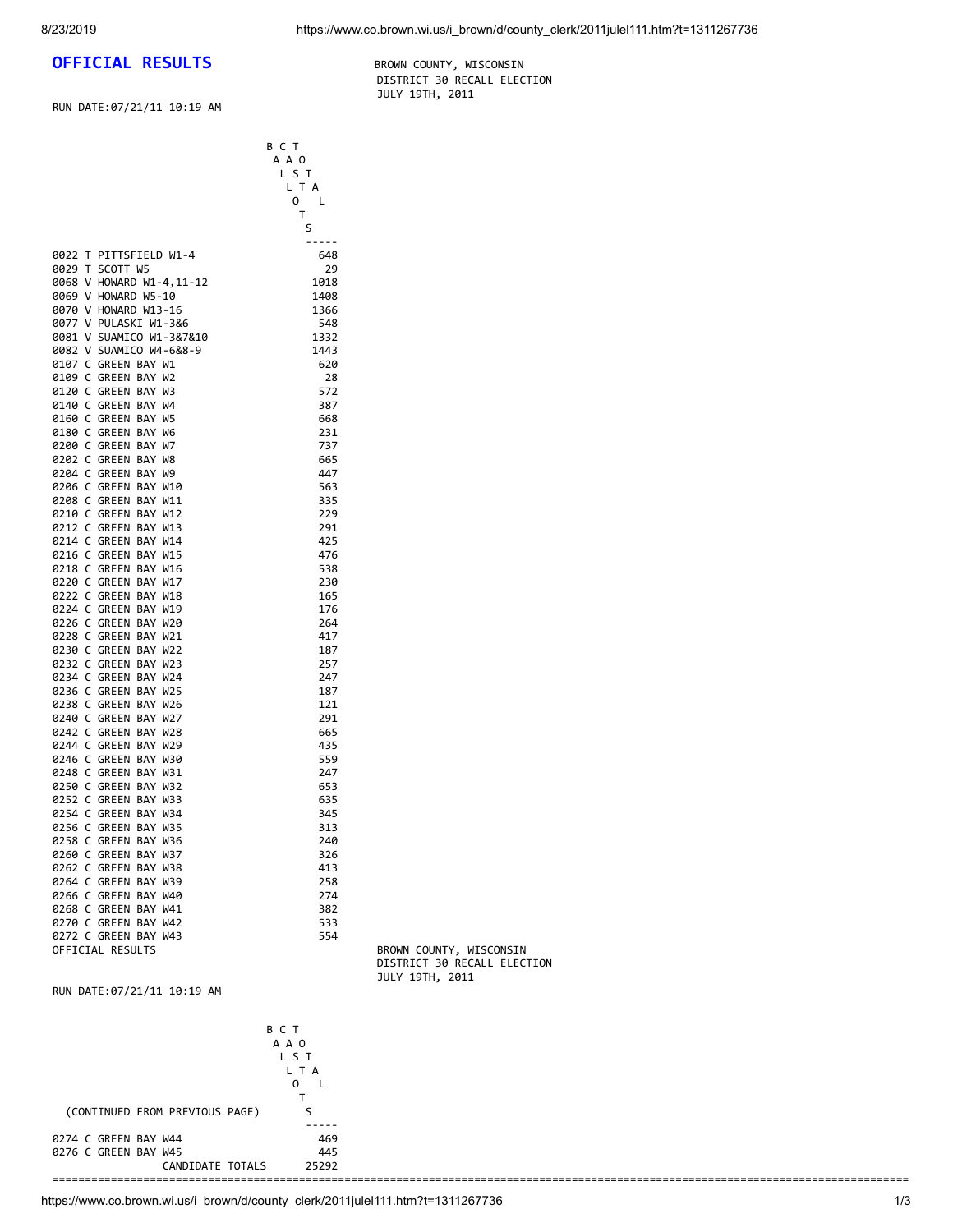OFFICIAL RESULTS BROWN COUNTY, WISCONSIN DISTRICT 30 RECALL ELECTION JULY 19TH, 2011

RUN DATE:07/21/11 10:19 AM

STATE SENATOR DISTRICT 30

VOTE FOR 1

|                          | D V      |          |                 |                             |
|--------------------------|----------|----------|-----------------|-----------------------------|
|                          | A A      |          |                 |                             |
|                          | V N      |          |                 |                             |
|                          | I D      | W        |                 |                             |
|                          | D E      | R        |                 |                             |
|                          | R<br>D H | I        |                 |                             |
|                          | L        | т<br>A A |                 |                             |
|                          | Е        | V N<br>Ε |                 |                             |
|                          | Е        | E S      |                 |                             |
|                          | S        | Ε        | I               |                             |
|                          | т        | Ν        |                 |                             |
|                          |          |          | N               |                             |
|                          | (REP)    | (DEM)    | (NON)           |                             |
|                          | -----    | -----    |                 |                             |
| 0022 T PITTSFIELD W1-4   | 281      | 360      | 7               |                             |
| 0029 T SCOTT W5          | 8        | 21       | 0               |                             |
| 0068 V HOWARD W1-4,11-12 | 385      | 622      | 9               |                             |
| 0069 V HOWARD W5-10      | 557      | 842      | 9               |                             |
| 0070 V HOWARD W13-16     | 532      | 824      | 8               |                             |
| 0077 V PULASKI W1-3&6    | 199      | 342      | 5               |                             |
| 0081 V SUAMICO W1-3&7&10 | 669      | 657      | 5               |                             |
| 0082 V SUAMICO W4-6&8-9  | 577      | 847      | 19              |                             |
| 0107 C GREEN BAY W1      | 206      | 411      | 3               |                             |
| 0109 C GREEN BAY W2      | 2        | 26       | 0               |                             |
| 0120 C GREEN BAY W3      | 243      | 324      | 4               |                             |
| 0140 C GREEN BAY W4      | 124      | 258      | 5               |                             |
| 0160 C GREEN BAY W5      | 212      | 455      | 1               |                             |
| 0180 C GREEN BAY W6      | 54       | 174      | 3               |                             |
| 0200 C GREEN BAY W7      | 252      | 479      | 6               |                             |
| 0202 C GREEN BAY W8      | 200      | 456      | 9               |                             |
| 0204 C GREEN BAY W9      | 177      | 263      | 6               |                             |
| 0206 C GREEN BAY W10     | 167      | 391      | 4               |                             |
| 0208 C GREEN BAY W11     | 92       | 240      | 3               |                             |
| 0210 C GREEN BAY W12     | 65       | 160      | 3               |                             |
| 0212 C GREEN BAY W13     | 85       | 204      | $\overline{2}$  |                             |
| 0214 C GREEN BAY W14     | 116      | 306      | 3               |                             |
| 0216 C GREEN BAY W15     | 100      | 371      | 5               |                             |
| 0218 C GREEN BAY W16     | 123      | 404      | 11              |                             |
| 0220 C GREEN BAY W17     | 51       | 176      | 3               |                             |
| 0222 C GREEN BAY W18     | 25       | 137      | 3               |                             |
| 0224 C GREEN BAY W19     | 40       | 134      | $\overline{2}$  |                             |
| 0226 C GREEN BAY W20     | 77       |          | 1               |                             |
| 0228 C GREEN BAY W21     |          | 186      | 3               |                             |
|                          | 108      | 306      |                 |                             |
| 0230 C GREEN BAY W22     | 52       | 132      | 2               |                             |
| 0232 C GREEN BAY W23     | 67       | 189      | 1               |                             |
| 0234 C GREEN BAY W24     | 44       | 197      | 6               |                             |
| 0236 C GREEN BAY W25     | 46       | 138      | 3               |                             |
| 0238 C GREEN BAY W26     | 28       | 92       | 1               |                             |
| 0240 C GREEN BAY W27     | 69       | 217      | 5               |                             |
| 0242 C GREEN BAY W28     | 180      | 479      | 6               |                             |
| 0244 C GREEN BAY W29     | 133      | 297      | 5               |                             |
| 0246 C GREEN BAY W30     | 145      | 406      | 7               |                             |
| 0248 C GREEN BAY W31     | 67       | 180      | 0               |                             |
| 0250 C GREEN BAY W32     | 174      | 471      | 8               |                             |
| 0252 C GREEN BAY W33     | 180      | 451      | 4               |                             |
| 0254 C GREEN BAY W34     | 104      | 233      | 8               |                             |
| 0256 C GREEN BAY W35     | 95       | 215      | 3               |                             |
| 0258 C GREEN BAY W36     | 57       | 179      | 3               |                             |
| 0260 C GREEN BAY W37     | 53       | 269      | 4               |                             |
| OFFICIAL RESULTS         |          |          |                 | BROWN COUNTY, WISCONSIN     |
|                          |          |          |                 | DISTRICT 30 RECALL ELECTION |
|                          |          |          | JULY 19TH, 2011 |                             |

RUN DATE:07/21/11 10:19 AM

STATE SENATOR DISTRICT 30

VOTE FOR 1